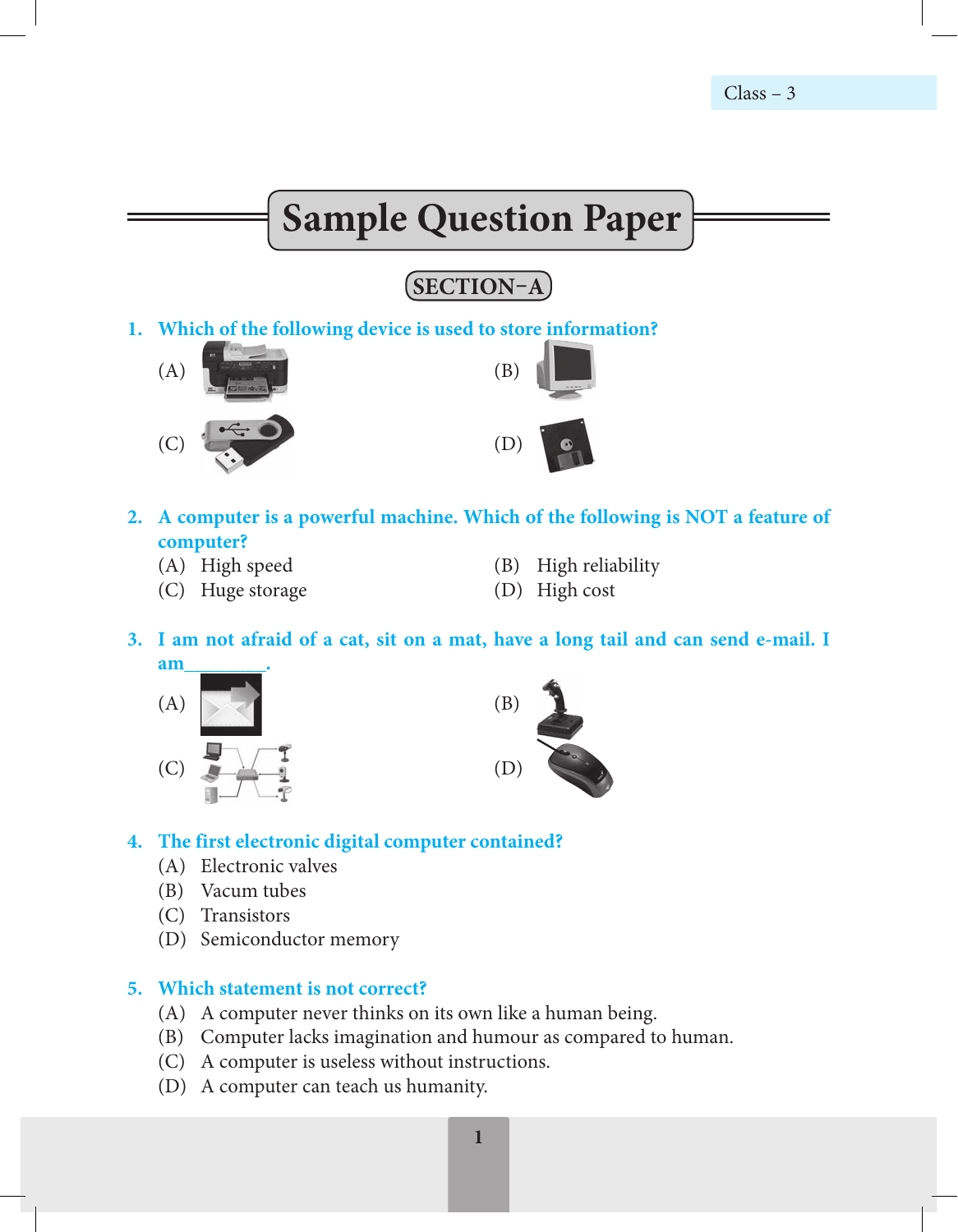#### **6. Keyboard, Mouse and Monitor is a part of computer.**

- (A) Hardware (B) software
- (C) Both  $(A)$  and  $(B)$  (D) Can't be said
- 
- 
- **7. I am a device like a mouse. Instead of having a ball at the bottom, I have a ball at the top.**



**8. Which one of the following is NOT a navigation key on the keyboard?**



## **9. Which of the following is a toggle key?**



## **10. What are the three items usually found on a mouse?**

- (A) Arrow, left button, and right button
- (B) Scroll wheel, left button and right button
- (C) I-button, scroll wheel and left button
- (D) Arrow pointer, left button and right button

## **11. Output can :**

- (A) Go to the screen (B) Go to the printer
- 
- (C) Go onto a disk (D) All of the above

## **12. What is a click ?**

- (A) The sound a switch makes when you move it.
- (B) Pressing and holding a button on a mouse
- (C) Quickly pressing and releasing a button on a mouse
- (D) Pressing and holding a button while moving the mouse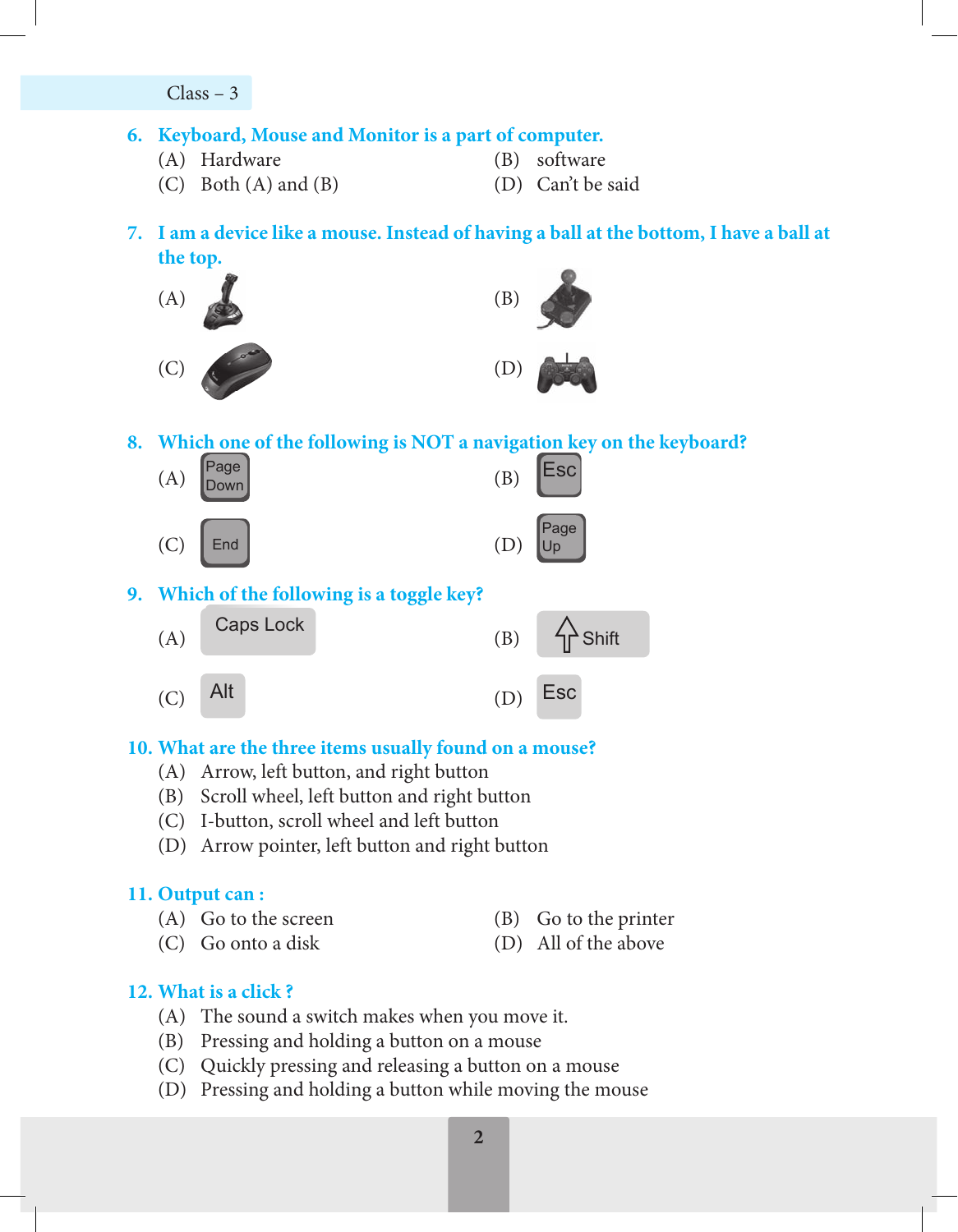## **13. Match the following given units:**

| $\mathbf{A}$ |                                  |     |                                |
|--------------|----------------------------------|-----|--------------------------------|
| 1.           | <b>Byte</b>                      | i.  | <b>bits</b>                    |
|              | 2. Megabyte                      | ii. | 1024 MB                        |
|              | 3. Gigabyte                      |     | iii. 1024 KB                   |
|              | 4. Nibble                        | iv. | 8 bits                         |
|              | $(A)$ 1, iv; 2, iii; 3, ii; 4, i |     | (B) 1, i; 2, ii; 3, iii; 4, iv |
|              | (C) 1, iii; 2, ii; 3, iv; 4, i   |     | (D) 1, ii; 2, iii; 3, i; 4, iv |
|              |                                  |     |                                |

# **14. Select the correct statements:**

- (A) USB flash drive is compact and fast dta storage device.
- (B) USB is Unidirectional serial bus
- (C) USB can connect every compatible data storage or other device
- (D) Only (A) and (C)

# **15. Which is not a sotrage device?**

- (A) Floppy disk (B) Printer
- (C) Hard disk (D) CD-ROM

## **16. Which statement is true about CD-ROM?**

- (A) CD-ROM stands for Common Disk Read Only Memory
- (B) CD-ROM is a secondary memory
- (C) CD-ROM has lower storage capacity than 5.25<sup>n</sup> Floppy disk
- (D) CD-ROM is a compulsory party of computer.

# **17. The first generation computer system used:**

- (A) Vacuum tubes (B) Transistorrs
- 
- (C) Registors (D) Magnetic cores
- **18. Most of the computers available today are known as:**
	- (A) 3rd generation computers (B) 4th generation computers
- - (C) 5th generation computers (D) 4th & 5th generation computers
- **19. The fourth generation computers are the modern computers that you use today. These computers use very complex circuits called LSIC. What is the full form of LSIC?** 
	- (A) Low Speed Integrated Circuit
	- (B) Large Speed Integrated computer
	- (C) Lower Scale Instrument Circuit
	- (D) Large Scale Integrated Circuit

**2 3**

- 
-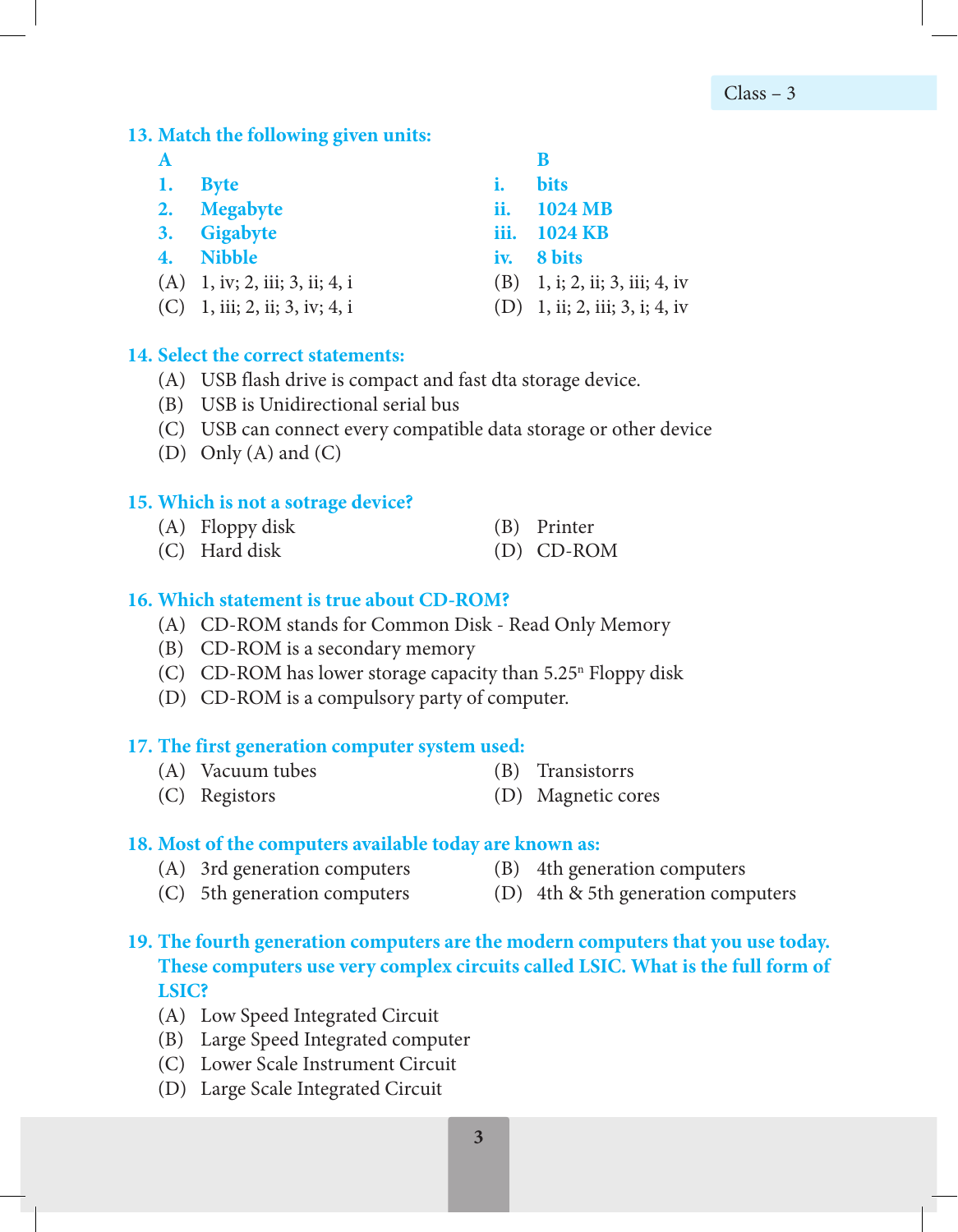**20. Microprocessor is one of the indispensable parts of the computer. It is actually** 

- **a\_\_\_\_\_\_\_\_.**  (A) Chip
- 
- (B) Transistor
- (C) Tube
- (D) Al



- **22. Unknowingly you have deleted a file. Now you want to restore it. Which of the following steps you will follow to restore it?** 
	- (A) Double click Recycle Bin  $\rightarrow$  select the file  $\rightarrow$  clikc File menu  $\rightarrow$  select Restore
	- (B) Double click file  $\rightarrow$  select Restore.
	- (C) Click My computer  $\rightarrow$  Select the files  $\rightarrow$  Select Restore
	- (D) All of these

#### **23. The quality of a monitor is measured in\_\_\_\_\_\_\_\_.**

- (A) Pixels
- (B) Bytes
- (C) Bits
- (D) FPS

## **24. The clock of the computer is updated automatically. Generally, where is the clock displayed on the screen in the taskbar?**

- (A) Top left corner of the screen
- (B) Left edge of the screen
- (C) Top right corner of the screen
- (D) Bottom right corner of the screen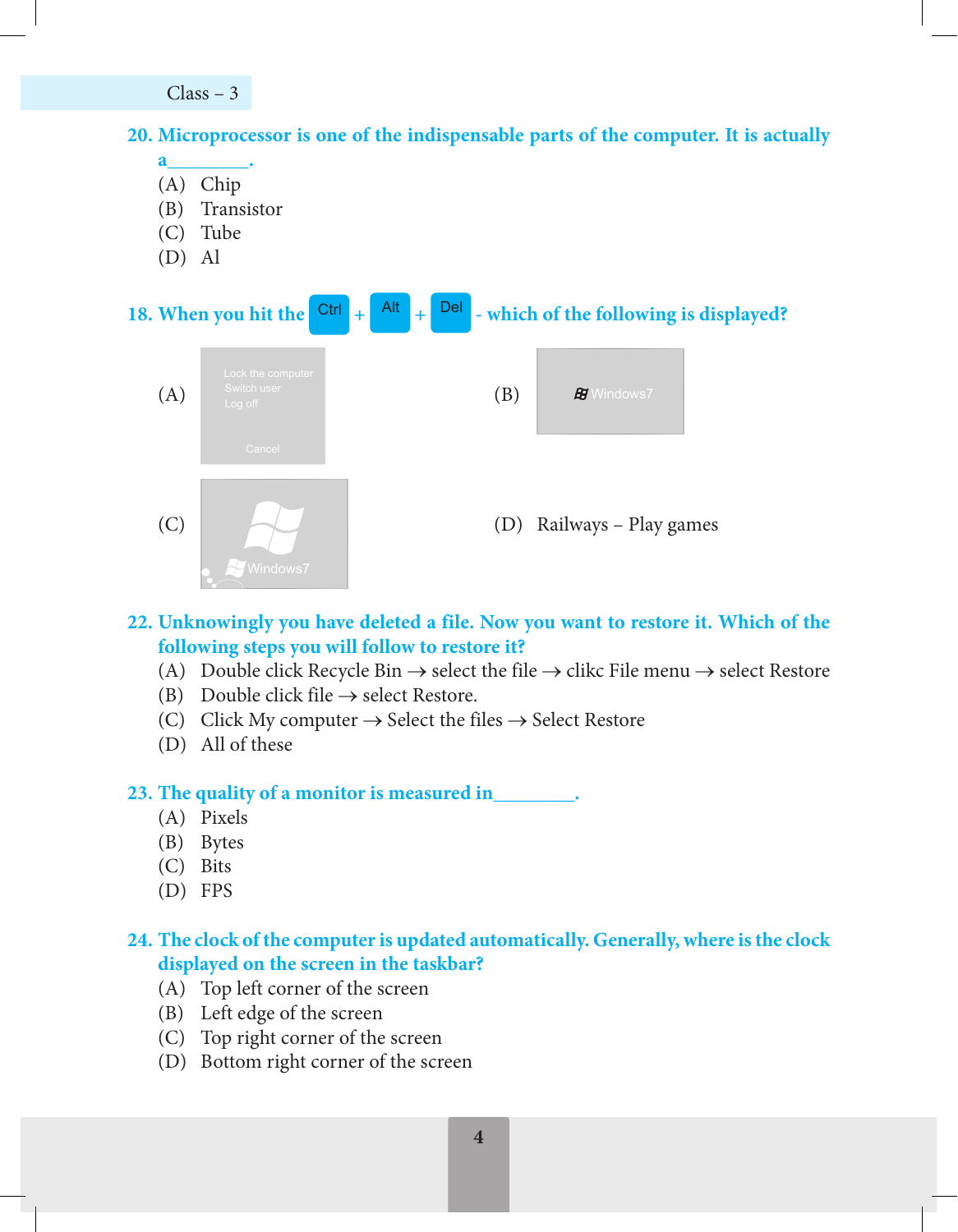

**26. Match the buttons of various tools in Column-I with their functionalities in Column-II.** 

#### **Column-I Column-II**





- **(ii) (b) For free hand drawing.**
- **(iii) (c) To add a title to your drawing.**
- **(iv)** A **(d) To fill an area with the current color.**
- (A) (i) (d), (ii) (a), (iii) (c), (iv) (b)
- (B) (i) (d), (ii) (a), (iii) (b), (iv) (C)
- (C) (i) (a), (ii) (d), (iii) (c), (iv) (b)
- (D) (i) (a), (ii) (c), (iii) (b), (iv) (d)

#### **27. To zoom an object in or out, what tool are you going to pick?**

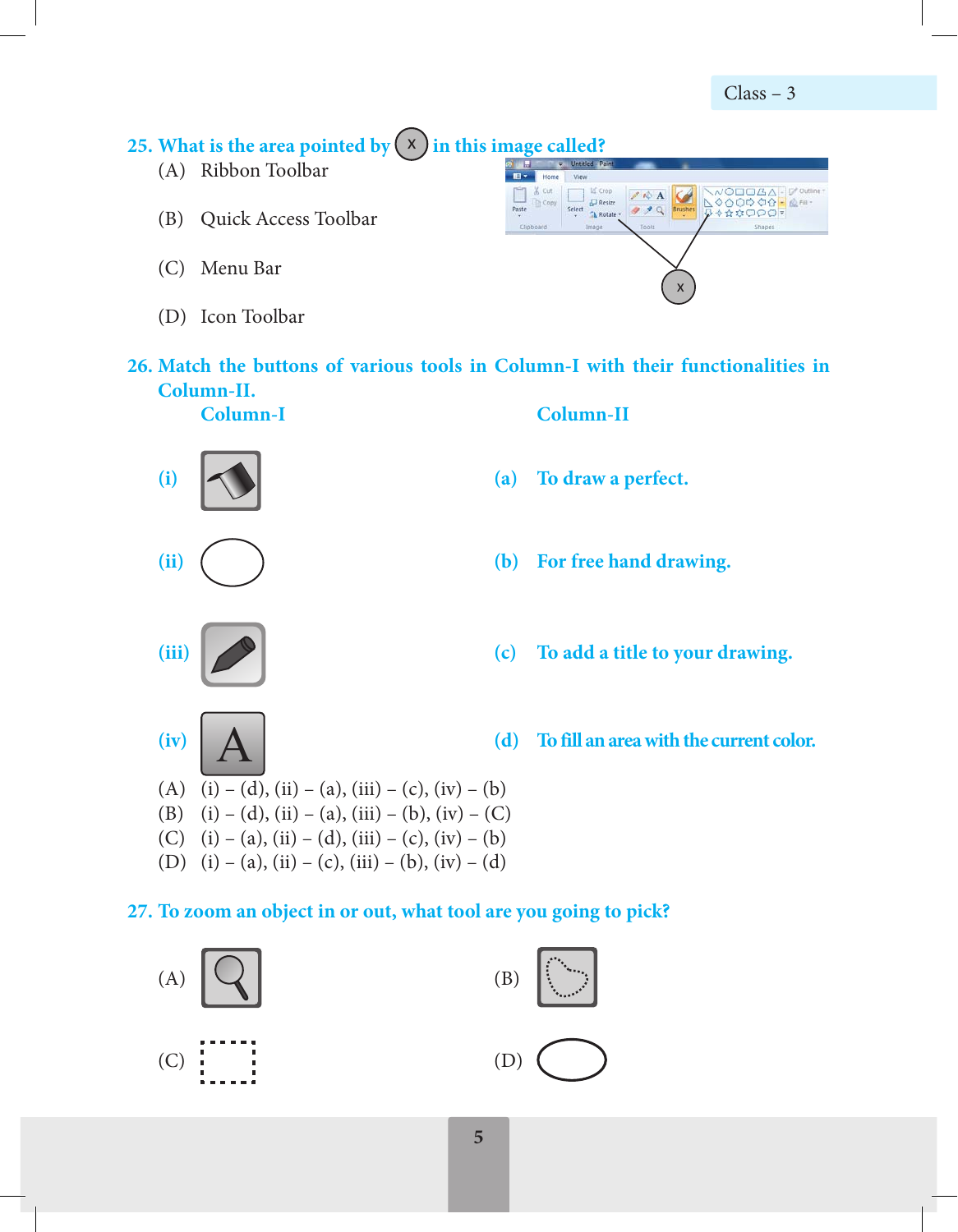#### **28. Which of the following is NOT a way to clear which you are going to pick?**

- (A) Select the area with , then press **Delete**
- (B) Select the area with  $\frac{1}{2}$  then press cut.
- (C) Image  $\rightarrow$  Select  $\rightarrow \times$ (D) Image  $\rightarrow \Box$

#### **29. Which of the following is NOT a feature of MS-Paint?**

- (A) It can be used to create, edit and print pictures.
- (B) It can be used to draw pictures, cartoons, maps, and subject material.
- (C) It can be used to write and edit letters and e-mails
- (D) It can be used to view and edit scanned pictures.

#### **30. In the Home tab, in the Colors group when you click Color 1 and then click a color square, what happens?**

- (A) It changes the background color of the drawing.
- (B) It changes the foreground color selection.
- (C) It changes the background color selection.
- (D) It changes the foreground color of the drawing.

# **SECTION–B**

#### **31. Which one of the following is equal to 4203 ?**

- (A) 4 hundreds, 2 tens and 3 ones
- $(B)$  4000 + 20 + 3
- (C) Four thousand two hundred and three
- $(D)$  403 + 20

#### **32. Which one of the following has the same value as 3946 ?**

- $(A)$  3 + 9 + 4 + 6
- $(B)$  300 + 900 + 40 + 6
- $(C)$  3000 + 90 + 40 + 6
- $(D)$  3000 + 900 + 40 + 6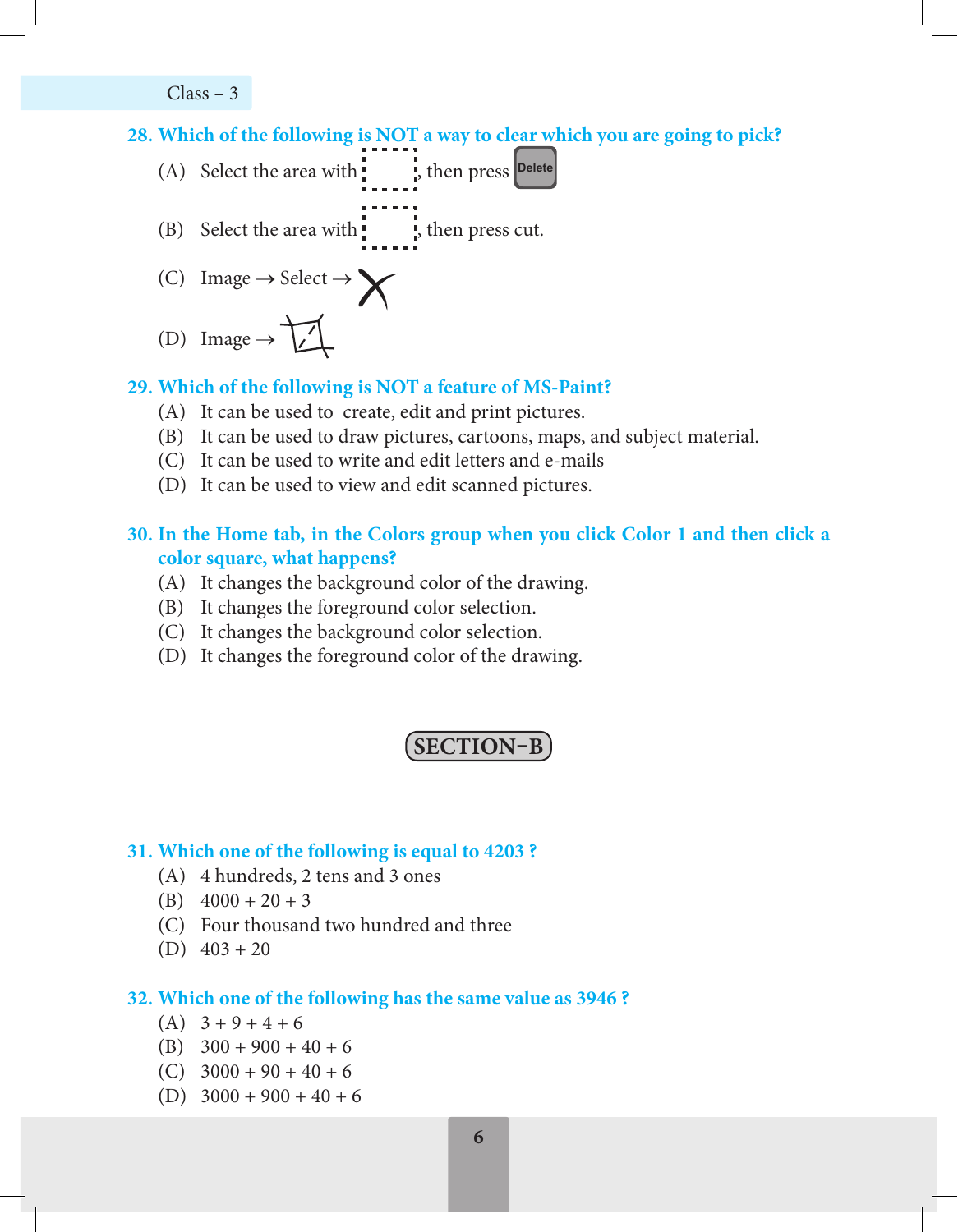

## **37. Which shape are the faces of a cube ?**